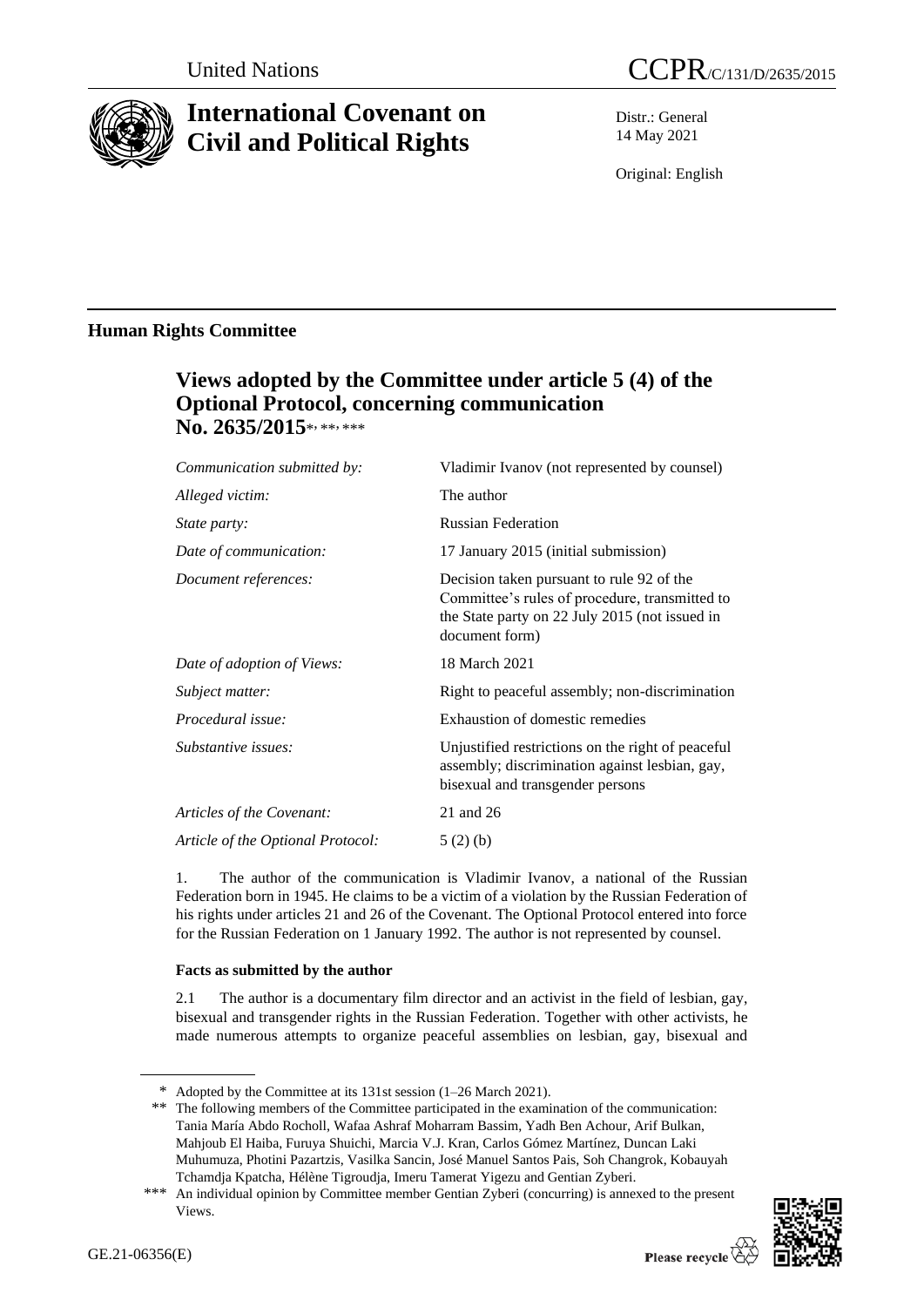transgender rights in Moscow, which were denied for nine consecutive years. On 10 April 2014, together with other activists, he informed the Lenin District administrative authority in Sevastopol of the intention to hold a gay pride parade on 23 April 2014, indicating the aims of the parade, its location and duration, and the number of participants (no more than 200 persons). The organizers also stated that they were ready to accept any proposal of the authorities if changes in the route of the parade were deemed necessary.

2.2 On 14 April 2014, the head of the Lenin District administrative authority refused to grant permission for the gay pride parade, citing considerations of public order and referring to the laws on the protection of the morality of minors and banning the dissemination among minors of propaganda on non-traditional sexual relations.

2.3 On 29 April 2014, the author lodged a complaint with Golovinsky District Court in Moscow challenging the decision of the Lenin District administrative authority. He argued that the Russian legislation did not impose a blanket ban on holding peaceful assemblies, and that if the authorities had believed the pride parade might trigger mass riots, they should have provided police protection for its participants or an alternative route. He also argued that the decision was discriminatory. The author referred to *Alekseyev v. Russia* <sup>1</sup> and to the Committee's Views in the case of *Fedotova v. Russian Federation*<sup>2</sup> in support of his argument.

2.4 On 20 May 2014, Golovinsky District Court rejected the appeal and maintained the decision of the Lenin District administrative authority. On 28 June 2014, the author appealed to Moscow City Court, which rejected the appeal on 18 August 2014. On 6 December 2014, he lodged a cassation appeal against the lower courts' decisions with the Presidium of Moscow City Court, which was rejected on 16 December 2014.

### **Complaint**

3.1 The author claims a violation of his rights under article 21 of the Covenant, because the authorities clearly interfered with his right to peaceful assembly by refusing permission to hold the gay pride parade.

3.2 The author also claims a violation of article 26, read in conjunction with article 21 of the Covenant, owing to the discriminatory grounds for the refusal to hold the parade. Reference to the federal law banning the dissemination among minors of propaganda of nontraditional sexual relations suggests that the authorities would not allow any public events to be held by sexual minorities owing to opposition from the majority in society and the necessity to protect the morality of minors. The authorities could not demonstrate any objective and reasonable justification for the different treatment deriving from the sexual orientation of the participants in, and the beneficiaries of, the parade and the ideas the public event was aimed at promoting.

### **State party's observations on admissibility and the merits**

4.1 In a note verbale dated 6 May 2016, the State party challenged the admissibility of the communication. It claims that in order to exhaust all domestic remedies, following the first cassation appeal at the regional level to the Presidium of Moscow City Court, the author should have lodged a cassation appeal also to the Supreme Court, which the State party claims is an effective remedy according to the decision of the European Court of Human Rights in *Abramyan and others v. Russia*. <sup>3</sup> The State party requests that the communication be declared inadmissible for non-exhaustion of domestic remedies.

4.2 In a note verbale dated 23 May 2016, the State party submitted its observations on the merits of the communication. It notes that the decision of the court of first instance was guided by article 31 of the Constitution, which guarantees the right of peaceful assembly, which may be restricted with the aim of protecting morals, public health and the rights and

<sup>&</sup>lt;sup>1</sup> European Court of Human Rights, Applications No. 4916/07, No. 25924/08 and No. 14599/09, Judgment, 21 October 2010.

<sup>2</sup> CCPR/C/106/D/1932/2010.

<sup>3</sup> Applications No. 38951/13 and No. 59611/13, Decision, 12 May 2015. With regard to the effectiveness of the remedy, the State party also referred to the changes introduced in the Civil Procedural Code.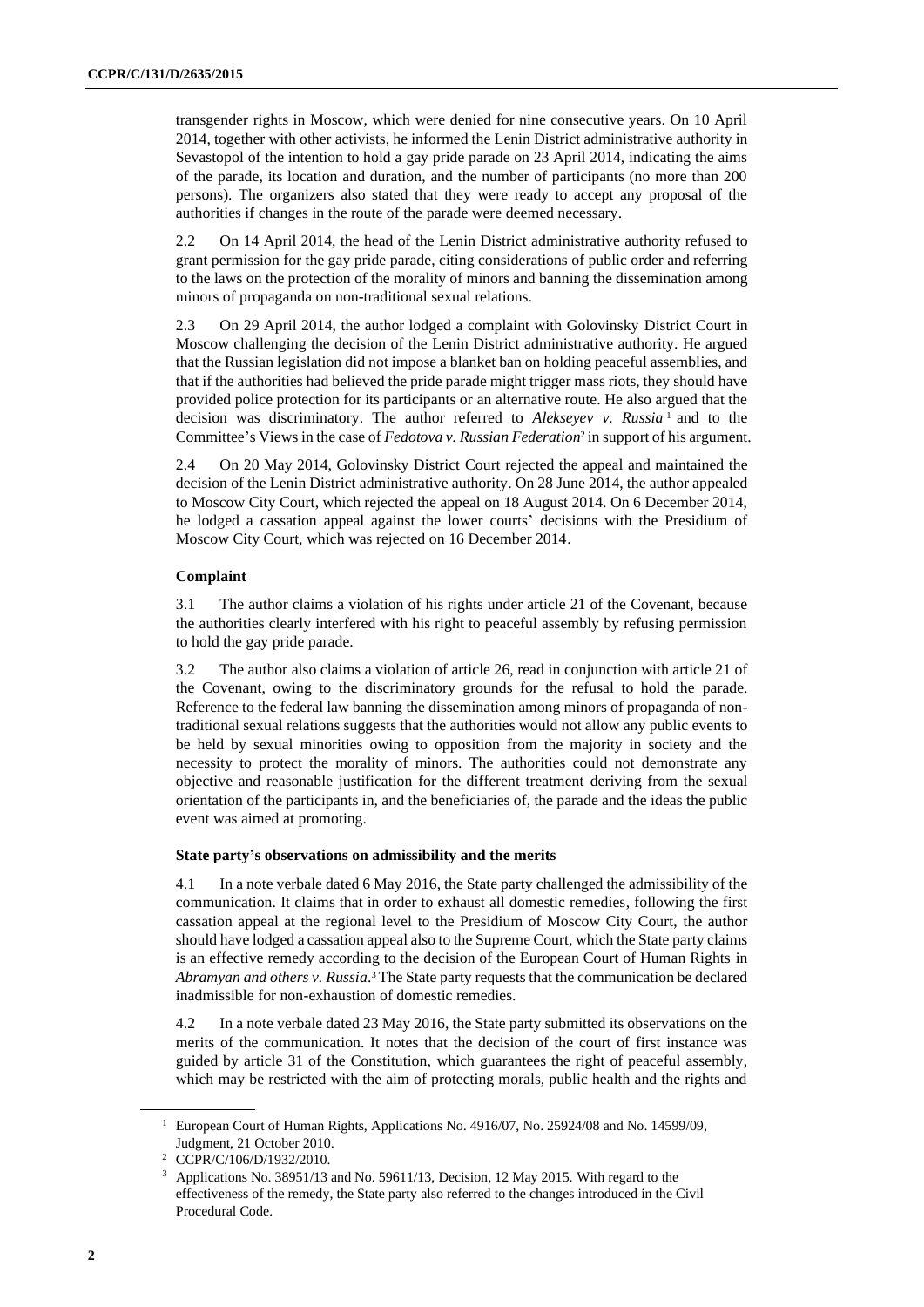freedoms of others. The State party further submits that such a provision was in accordance with article 20 (1) of the Universal Declaration of Human Rights, article 21 of the International Covenant on Civil and Political Rights and article 11 of the Convention for the Protection of Human Rights and Fundamental Freedoms (European Convention on Human Rights).

4.3 In support, the State party refers to article 21 of the Covenant and articles 10 (2) and 11 (2) of the European Convention on Human Rights, <sup>4</sup> providing that the rights of peaceful assembly may be restricted in conformity with the law and as necessary in a democratic society in the interests of national security or public safety, public order, the protection of public health or morals or the protection of the rights and freedoms of others. In this regard, the State party also refers to the Committee's jurisprudence, notably *Poliakov v. Belarus*<sup>5</sup> and Sekerko v. Belarus,<sup>6</sup> as well as its general comment No. 34 (2011).

4.4 The State party further reiterates the facts of the case and notes that the aim of the gay pride parade, according to the author, was to draw the attention of the public and authorities to the human rights of persons with a homosexual orientation, to discrimination and homophobia, fascism and xenophobia. However, the court concluded that the intention of the participants to organize a parade calling for tolerance towards "sexual minorities", which would take place in recreational areas used by citizens with children and near educational institutions, violated the restrictions prescribed by law. The decision to refuse to authorize the gay pride parade was taken by the Lenin District administrative authority and confirmed by the first instance court on the basis of possible violations of Federal Law No. 436 of 2010 on the protection of children from information harmful to their health and development and of Federal Law No. 124 of 1998 on the basic guarantees of the rights of the child. By applying the provisions of these laws, the court aimed to prevent the dissemination of information that could lead to minors, as persons deprived of the opportunity to evaluate critically and independently such information, forming a view of traditional and non-traditional marriage relations as having socially equal value. Children, due to their physical and intellectual immaturity, need special protection and care, including appropriate legal protection. In its decision, the court took into consideration that several educational and school institutions were located in the immediate vicinity of the route of the parade. The purpose of the court decision was to protect minors from information, propaganda and agitation harmful to their health and moral and spiritual development.

4.5 The State party also notes that the date chosen for the parade, namely, 23 April 2014, fell within the period of the celebration of a religious holiday – Easter – and coincided with the celebration of the seventieth anniversary of the liberation of the city of Sevastopol from the German-fascist invaders. For these reasons, the court found that the date and route chosen were inappropriate.

4.6 The State party submits that the court found without merit the author's allegation concerning the discriminatory grounds of the refusal to hold the gay pride parade. It recalls that under article 21 of the Covenant, and according to the Special Rapporteur on the rights to freedom of peaceful assembly and of association, the right to peaceful assembly is not absolute. It is subject to restrictions provided by law and necessary in a democratic society in the interests of national security, public order, the protection of public health and morals or the protection of the rights and freedoms of others. Thus, in the present case, the refusal to permit the gay pride parade was the only measure possible to protect children from information and propaganda harmful to their health and moral and spiritual development.

4.7 According to the State party, the decision of the first instance court was upheld by the higher instances as lawful and well-founded, given that its aim was to protect minors from the negative influence of homosexual propaganda on their development.<sup>7</sup> The State party

<sup>4</sup> See also European Court of Human Rights, *Berladir and others v. Russia*, Application No. 34202/06, Judgment, 10 July 2012, para. 52.

<sup>5</sup> CCPR/C/111/D/2030/2011, para. 8.2.

<sup>6</sup> CCPR/C/109/D/1851/2008, para. 9.6.

<sup>7</sup> The State Party also refers to several United Nations instruments and documents relating to the rights of the child, in particular, the Convention on the Rights of the Child, arts. 8 (1), 13 and 16; and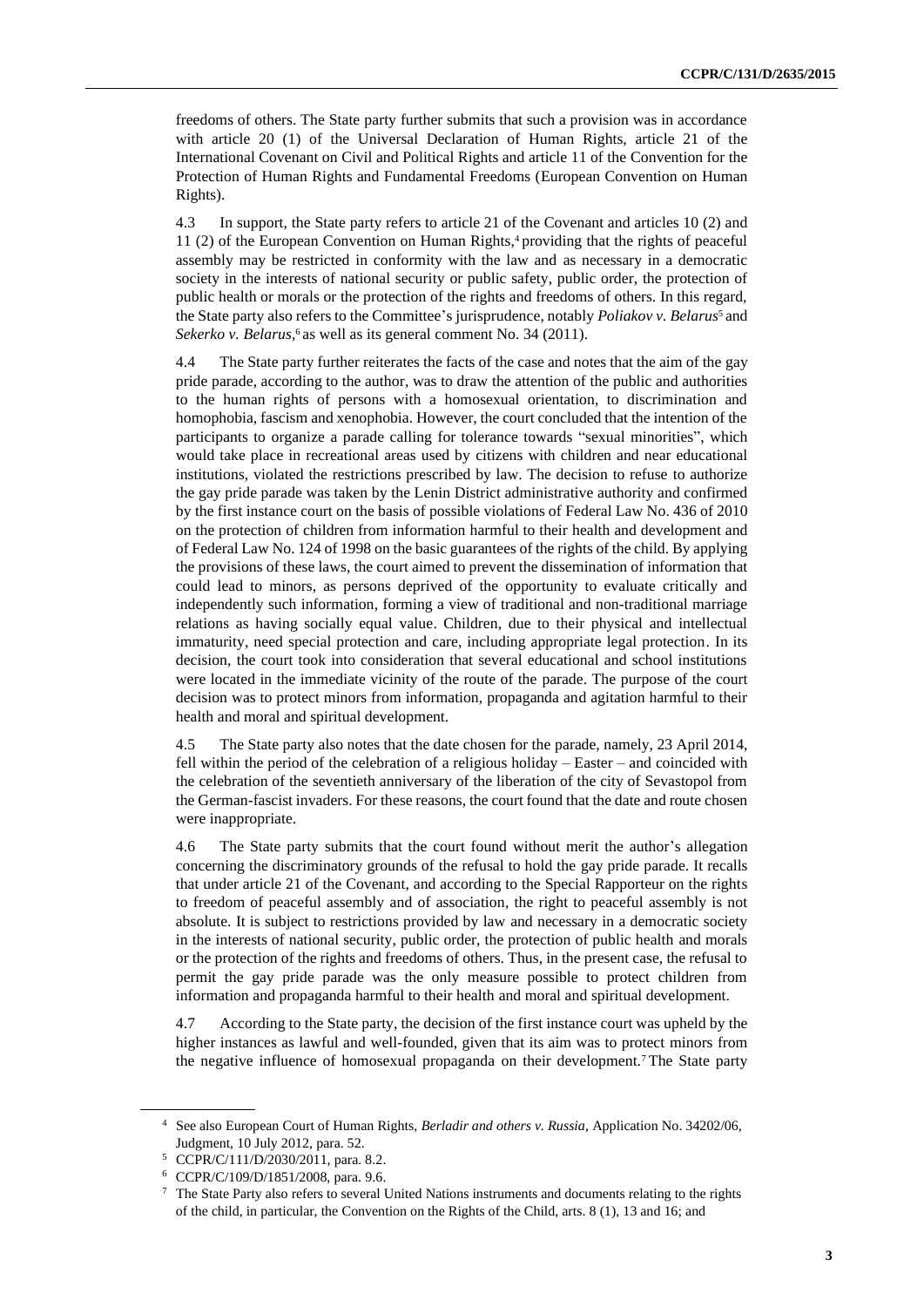endorses the position of the courts and maintains that the rights of the author under the Covenant were not violated.

#### **Author's comments on the State party's observations on admissibility and the merits**

5.1 On 11 July 2016, the author submitted comments on the State party's observations. He challenges the State party's contention that the cassation appeal before the Supreme Court would be an effective remedy in the present case. He concedes that in *Abramyan and others v. Russia* the European Court of Human Rights considered that the new cassation procedure could be effective if, not only in theory and but also in practice, a violation could be admitted and remedied as a result of the submission of the cassation appeal. He notes that in the abovementioned case, the determination of exhaustion of domestic remedies was linked to time limits: the Court had to determine the date on which the final decision had been taken in the case for the purpose of the six-month time limit. The author further notes that, according the European Court, it was for the State party to prove that the remedy was effective both in theory and in practice. He maintains that the cassation instance judges, including of the Supreme Court, are not in a position to remedy the violation of his rights. The author thus claims that the cassation appeal to the Supreme Court would not be effective.

5.2 The author also refers to the European Court of Human Rights case *Kocherov and*  Sergeyeva v. Russia,<sup>8</sup> in which the Court considered that, in a situation where the applicants had lodged their application with the Court before the Court had recognized the reformed two-tier cassation appeal procedure as an effective remedy, the applicants were not required to have pursued that procedure prior to lodging their application to the Court.

5.3 The author notes that he submitted his communication to the Committee on 17 January 2015, namely, as in *Kocherov and Sergeyeva v. Russia*, before the European Court of Human Rights had recognized the effectiveness of the new remedy. Thus, he invites the Committee to consider the Court's recognition of the reformed two-tier cassation appeal procedure as an effective remedy in light of the interpretation of the finding in *Kocherov and Sergeyeva v. Russia.*

5.4 In addition, the author submits that attempts to appeal, both in cassation proceedings and supervisory review proceedings before the Supreme Court, in similar cases concerning the rights of lesbian, gay, bisexual and transgender persons in the Russian Federation have failed, as the Supreme Court has upheld the lower-court decisions to refuse permission for such public events.

5.5 The author submits that two other applications submitted to the European Court of Human Rights<sup>9</sup> combined the claims of several organizers concerning the refusal of over 250 public events in several cities in the State party between 2008 and 2014, all in support of the rights of sexual and gender minorities and aimed at promoting tolerance. He emphasizes that in its observations of 8 June 2016, with regard to those applications, the State party did not raise the issue of exhaustion of domestic remedies, although in the majority of those cases the authors had not appealed on cassation to the Supreme Court. In the cases they had, all cassation appeals had been dismissed.

5.6 In a letter dated 23 July 2016, the author reiterates his previous comments in extenso. In support, he refers to the case law of the European Court of Human Rights, notably *Alekseyev v. Russia*, concerning the refusal of the Moscow City authorities to permit pride parades in 2006, 2007 and 2008, in which the Court found that the authorities had violated the right to peaceful assembly and the prohibition of discrimination.<sup>10</sup> He also refers to the

Committee on the Rights of the Child, general comment No. 4 (2003) and general comment No. 7 (2005).

<sup>8</sup> Application No. 168899/13, Judgment, 29 March 2016.

<sup>9</sup> *Alekseyev and others v. Russia*, Application No. 14988/09 and 50 others, Judgment, 27 November 2018; and *Alekseyev and others v. Russia*, Application No. 31782/15, Decision of inadmissibility, 30 June 2020.

<sup>&</sup>lt;sup>10</sup> The author quotes extensively from the decision in European Court of Human Rights, *Alekseyev v*. *Russia*, Applications No. 4916/07, No. 25924/08 and No. 14599/09, Judgment, 21 October 2010, in particular paras. 78, 80–88 and 108.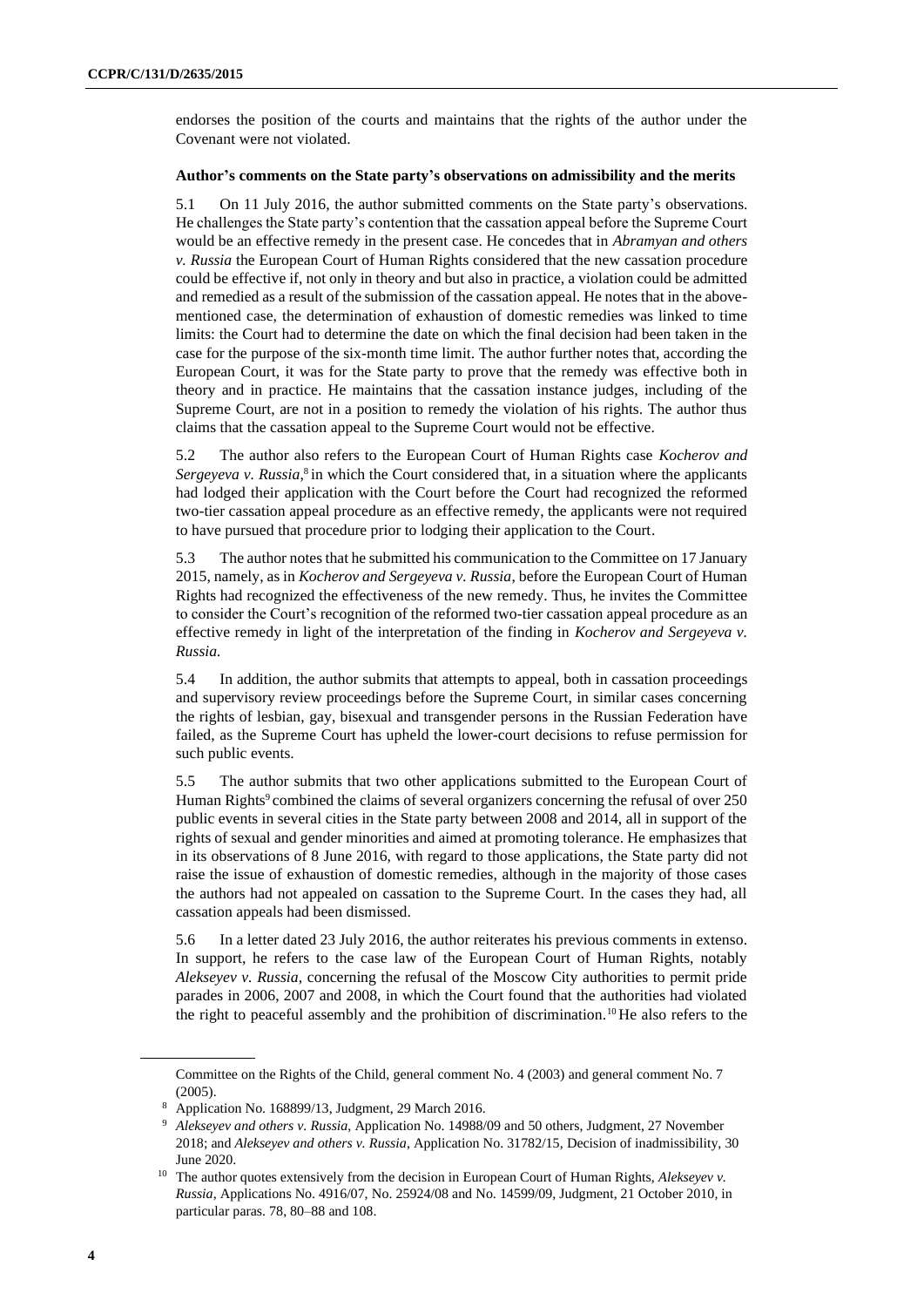jurisprudence of the Committee, in particular *Fedotova v. Russian Federation*, <sup>11</sup> and *Alekseev v. Russian Federation*. <sup>12</sup> The author notes also the European Commission for Democracy through Law (Venice Commission) opinion on the issue of the prohibition of so-called "propaganda of homosexuality" in the light of recent legislation in some member States of the Council of Europe.<sup>13</sup>

#### **Issues and proceedings before the Committee**

#### *Consideration of admissibility*

6.1 Before considering any claim contained in a communication, the Committee must decide, in accordance with rule 97 of its rules of procedure, whether the communication is admissible under the Optional Protocol.

6.2 The Committee has ascertained, as required under article 5 (2) (a) of the Optional Protocol, that the same matter is not being examined under another procedure of international investigation or settlement.

6.3 The Committee notes the State party's argument that the author has failed to exhaust domestic remedies, namely the cassation procedure before the Supreme Court. The Committee has taken note of the jurisprudence of the European Court of Human Rights regarding changes introduced by the Civil Procedure Code, as amended by Federal Law No. 353 of 2010, and of the conclusion of the European Court about the effectiveness of the new cassation procedure. The Committee also notes the submission by the author that he did appeal on cassation to the Presidium of the Moscow City Court, yet did not exhaust the new cassation procedure for several reasons (see para 5.1 above). The Committee refers in this respect to its jurisprudence to the effect that authors must avail themselves of all domestic remedies in order to fulfil the requirement of article 5 (2) (b) of the Optional Protocol, insofar as such remedies appear to be effective in the given case and are de facto available to them.<sup>14</sup> The Committee also recalls that mere doubts about the effectiveness of the remedies do not absolve an individual from exhausting available domestic remedies.<sup>15</sup>

6.4 In the present case, the author does not argue that he did not have access to the new cassation procedure, which was de facto available to him. The author, however, contests the effectiveness of such a procedure in his particular case, namely, concerning public events organized by the lesbian, gay, bisexual and transgender community in the context of overall State opposition to such events. In this respect, the Committee notes the author's assertion, undisputed by the State party, that between 2008 and 2014, at least 252 public events on lesbian, gay, bisexual and transgender-related topics in several cities in the State party could not be organized owing to persistent refusals by the authorities, and that to date there had not been a single court judgment quashing negative decisions of municipal authorities concerning assemblies related to lesbian, gay, bisexual and transgender topics.

6.5 In assessing the effectiveness of the new cassation procedure in relation to the present communication, the Committee notes that the cassation procedure, introduced by Federal Law No. 353 of 2010, and which entered into force on 1 January 2012, allows for the revision, on points of law only, of court decisions having the force of *res judicata*. The decision on whether to refer a case for hearing by the cassation court is discretionary in nature and is made by a single judge. These characteristics lead the Committee to believe that such cassation reviews contain elements of an extraordinary remedy. In addition, the Committee notes that, in the cassation procedure, the only grounds for the quashing or modification of binding judgments are significant violations of substantive or procedural law. The State party must therefore show that there is a reasonable prospect that such a procedure would provide

<sup>11</sup> Paras. 10.6–10.8.

<sup>12</sup> See CCPR/C/109/D/1873/2009.

<sup>&</sup>lt;sup>13</sup> Adopted by the Venice Commission on 18 June 2013 at its 95th plenary session.

<sup>14</sup> See, inter alia, *Warsame v. Canada* (CCPR/C/102/D/1959/2010), para. 7.4; and *P.L. v. Germany* (CCPR/C/79/D/1003/2001), para. 6.5.

<sup>15</sup> *Leghaei et al. v. Australia* (CCPR/C/113/D/1937/2010), para. 9.3.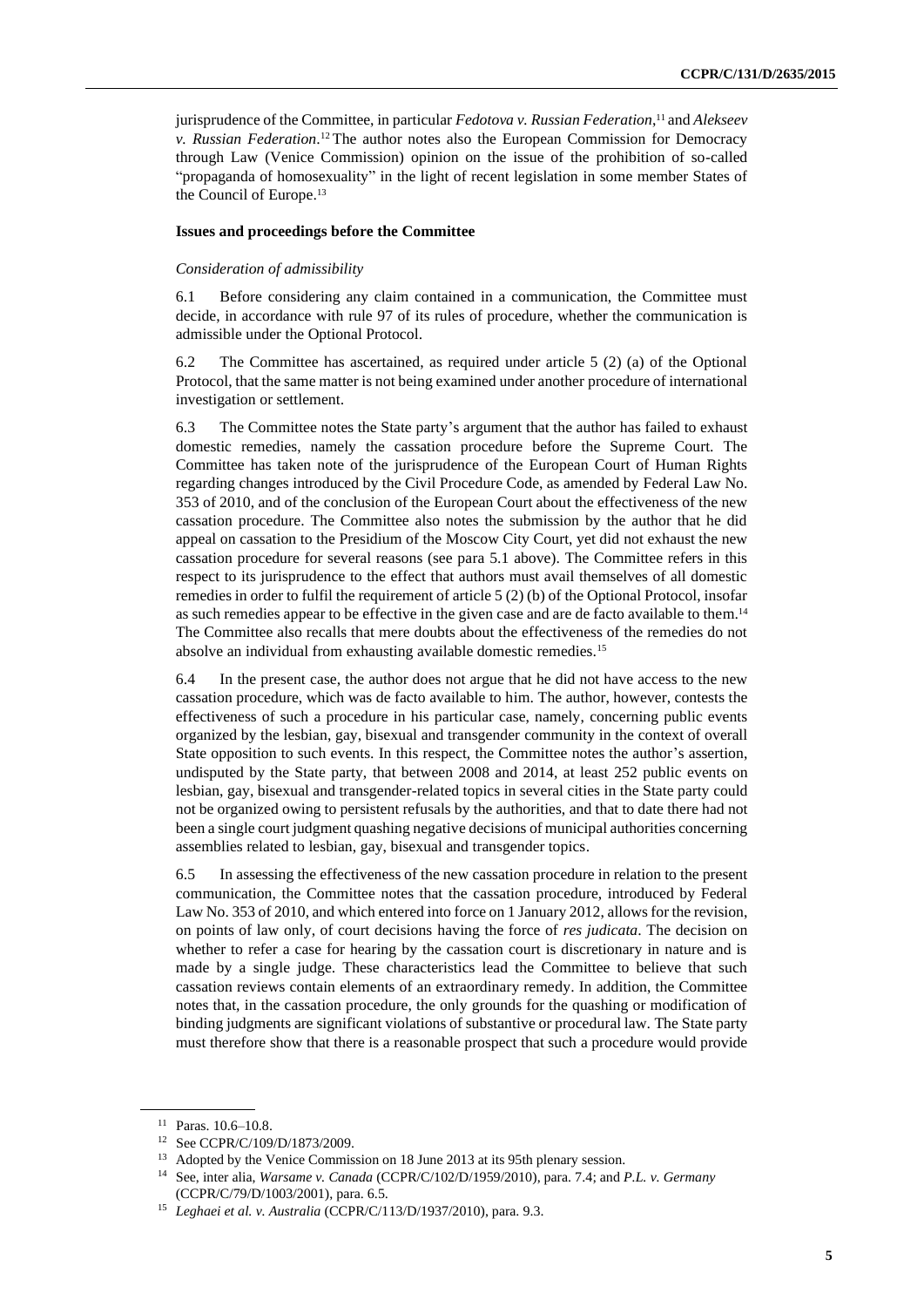an effective remedy in the circumstances of the case at stake. <sup>16</sup> The Committee notes that the municipal authorities and domestic courts have consistently denied the author and other activists the possibility of organizing rallies, basing the decisions on legislation banning the promotion, among minors, of non-traditional sexual relations. In this regard, the Committee refers to paragraph 10 (d) of its concluding observations on the seventh periodic report of the Russian Federation, <sup>17</sup> in which it expressed concern that such legislation exacerbated negative stereotypes against lesbian, gay, bisexual and transgender persons and represented a disproportionate restriction on their rights under the Covenant. The Committee referred, in particular, to two Constitutional Court rulings, No. 151-O-O of 19 January 2010 and No. 24- P of 23 September 2014, which had upheld the legality of such legislation. The Committee considers that the systematic application of this legislation to lesbian, gay, bisexual and transgender assemblies by the authorities, and the support of this practice by the courts, in particular by the Constitutional Court of the State party, render improbable a successful outcome for the author in the cassation appeal procedure.<sup>18</sup> In the absence of information from the State party on changes to the legislation or administrative practice on this matter, and on the potential effectiveness of the new cassation recourse to challenge the application of this legislative scheme, and in the absence of examples of judicial decisions quashing administrative decisions denying authorization of lesbian, gay, bisexual and transgender assemblies since 2015, the Committee finds that, in the circumstances of the present case, the cassation procedure under the Civil Procedure Code is not to be considered a remedy that the author was required to exhaust for the purpose of admissibility. The Committee therefore finds that it is not precluded by article 5 (2) (b) of the Optional protocol from examining the present communication.

6.6 The Committee notes the author's claim that his rights under articles 21 and 26 have been violated since he was denied an opportunity to hold a gay pride parade and he was discriminated against based on his sexual orientation. The Committee considers that these claims have been sufficiently substantiated for the purposes of admissibility. It therefore declares them admissible and proceeds with its examination of the merits.

#### *Consideration of the merits*

7.1 The Committee has considered the communication in light of all the information submitted by the parties, in accordance with article 5 (1) of the Optional Protocol.

7.2 The Committee has taken note of the author's claim of violations of his rights under articles 21 and 26 of the Covenant. The Committee recalls that the right of peaceful assembly protects the ability of people to exercise individual autonomy in solidarity with others. Together with other related rights it also constitutes the very foundation of a system of participatory governance based on democracy, human rights, the rule of law and pluralism.<sup>19</sup> Moreover, States must ensure that laws and their interpretation and application do not result in discrimination in the enjoyment of the right of peaceful assembly, for example on the basis of sexual orientation or gender identity.<sup>20</sup>

7.3 The Committee recalls that article 21 protects peaceful assemblies wherever they take place, including outdoors, indoors and online, and in public and private spaces. <sup>21</sup> No restriction on the right is permissible unless it is: (a) imposed in conformity with the law; and (b) is necessary in a democratic society in the interests of national security or public safety, public order, the protection of public health or morals or the protection of the rights and freedoms of others. The onus is on States parties to justify the limitations on the right

<sup>16</sup> See, for example, *Schumilin v. Belarus* (CCPR/C/105/D/1784/2008), para. 8.3; and *Dorofeev v. Russian Federation* (CCPR/C/111/D/2041/2011).

<sup>17</sup> CCPR/C/RUS/CO/7.

<sup>18</sup> See, inter alia, *S.L. v. Czech Republic* (CCPR/C/103/D/1850/2008), para. 6.4; and *Min-Kyu Jeong et al. v. Republic of Korea* (CCPR/C/101/D/1642-1741/2007), para. 6.3.

<sup>&</sup>lt;sup>19</sup> Committee on Human Rights, general comment No. 37 (2020), para. 1.

<sup>20</sup> Ibid., para. 25.

<sup>21</sup> Ibid., para. 6.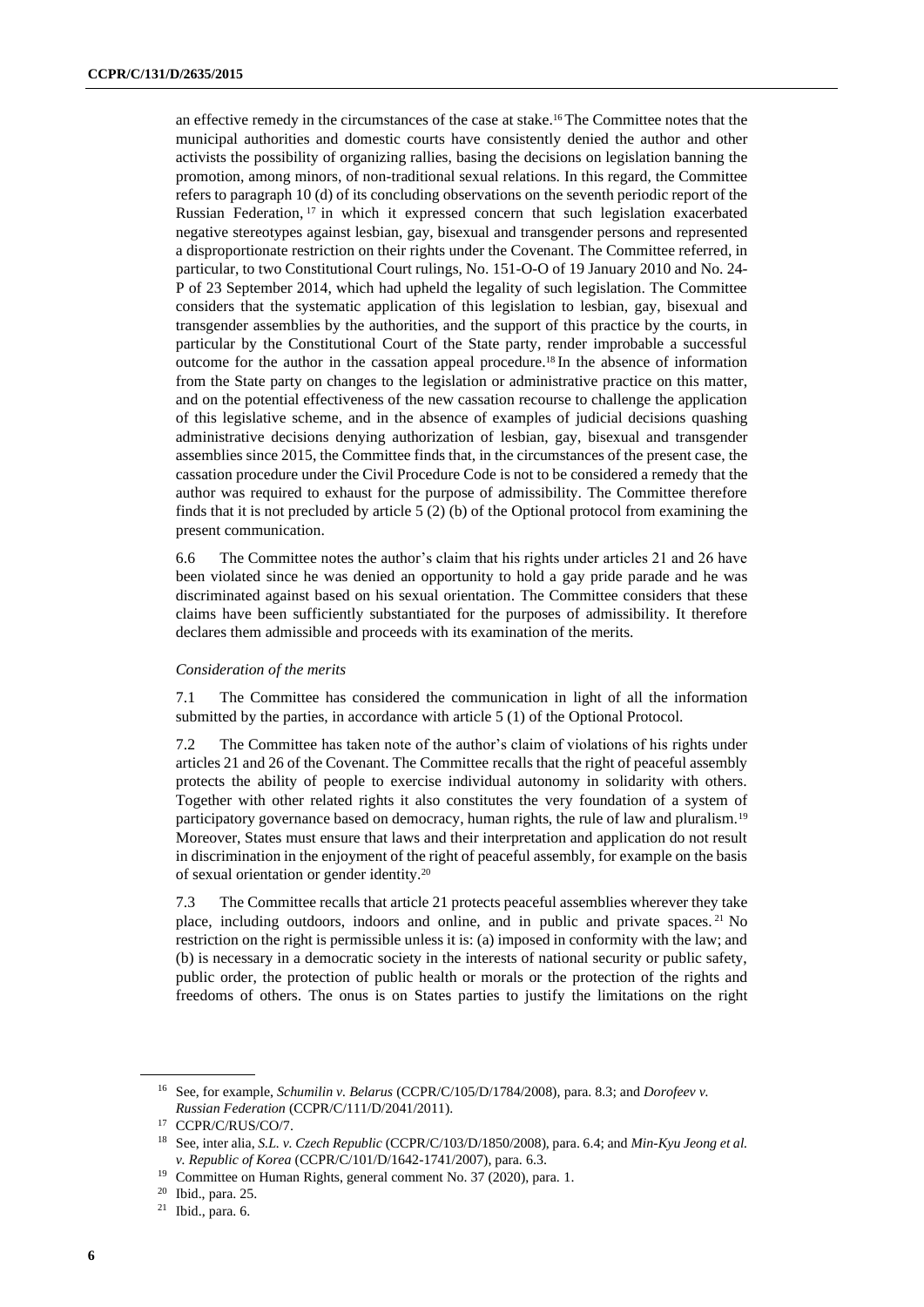protected by article 21 of the Covenant and to demonstrate that it does not serve as a disproportionate obstacle to the exercise of the right.<sup>22</sup>

7.4 The Committee considers that the authorities must show that any restrictions meet the requirement of legality, and are also both necessary for and proportionate to at least one of the permissible grounds for restrictions enumerated in article 21. Restrictions must not be discriminatory, impair the essence of the right, or be aimed at discouraging participation in assemblies or cause a chilling effect.<sup>23</sup> Where this onus is not met, article 21 is violated.<sup>24</sup>

7.5 The Committee notes that States parties moreover have certain positive duties to facilitate peaceful assemblies, and to make it possible for participants to achieve their objectives. <sup>25</sup> States must promote an enabling environment for the exercise of the right of peaceful assembly without discrimination, and must put in place a legal and institutional framework within which the right can be exercised effectively. Specific measures may sometimes be required on the part of the authorities. For example, they may need to block off streets, redirect traffic or provide security. Where needed, States must also protect participants against possible abuse by non-State actors, such as interference or violence by other members of the public,<sup>26</sup> counterdemonstrators and private security providers.<sup>27</sup>

7.6 In the present case, the Committee observes that both the State party and the author agree that the failure to authorize a gay pride parade to be held in Moscow on 23 April 2014 was an interference with the author's right of assembly, but the parties disagree as to whether the restriction in question was permissible.

7.7 The Committee notes the State party's contention that its decision to refuse the holding of the parade with the stated purpose – promotion of the rights and freedoms of sexual minorities – was necessary and proportional, and its contention that it was the only possible measure in a democratic society for protecting minors from information detrimental to their moral and spiritual development and health. The Committee also notes the State party's claim that it would not be possible to hold the parade owing to the fact that it would coincide with the celebration of a religious holiday – Easter – and the celebration of the seventieth anniversary of the liberation of Sevastopol from the German-fascist occupation. The Committee also notes the author's statement that he was willing to exercise his right to peaceful assembly with the announced purpose while guaranteeing respect for public order and norms of public morality, and that he had informed the authorities about his readiness to modify the route of the parade.

7.8 The Committee notes that restrictions on peaceful assemblies should only exceptionally be imposed for the protection of "morals". If used at all, this ground should not be used to protect understandings of morality deriving exclusively from a single social, philosophical or religious tradition and any such restrictions must be understood in the light of the universality of human rights, pluralism and the principle of non-discrimination. The Committee recalls that restrictions based on this ground may not, for instance, be imposed because of opposition to expressions of sexual orientation or gender identity.<sup>28</sup>

7.9 Restrictions imposed on an assembly on the ground that they are for the protection of the rights and freedoms of others may relate to the protection of Covenant or other rights of people not participating in the assembly. In this case, the Committee considers that there is

<sup>22</sup> *Poplavny v. Belarus* (CCPR/C/115/D/2019/2010), para. 8.4; *Alekseev v. Russian Federation* (CCPR/C/130/D/2757/2016); and general comment No. 37, para. 36.

<sup>23</sup> General comment No. 37, para. 36.

<sup>24</sup> *Chebotareva v. Russian Federation* (CCPR/C/104/D/1866/2009), para. 9.3.

<sup>25</sup> Since its decision in *Turchenyak et al. v. Belarus* (CCPR/C/108/D/1948/2010 and Corr.1), the Committee has often reiterated that steps taken by States in response to an assembly should be guided by the objective to facilitate the right. See also CCPR/C/BEN/CO/2, para. 33; A/HRC/20/27, para. 33; and Human Rights Council resolution 38/11.

<sup>26</sup> *Alekseev v. Russian Federation* (CCPR/C/109/D/1873/2009), para. 9.6.

<sup>27</sup> General comment No. 37, para. 24.

<sup>28</sup> Ibid., para. 46. See also *Fedotova v. Russian Federation*, paras. 10.5–10.6; *Alekseev v. Russian Federation* (CCPR/C/109/D/1873/2009), para. 9.6; and *Alekseev v. Russian Federation* (CCPR/C/130/D/2757/2016).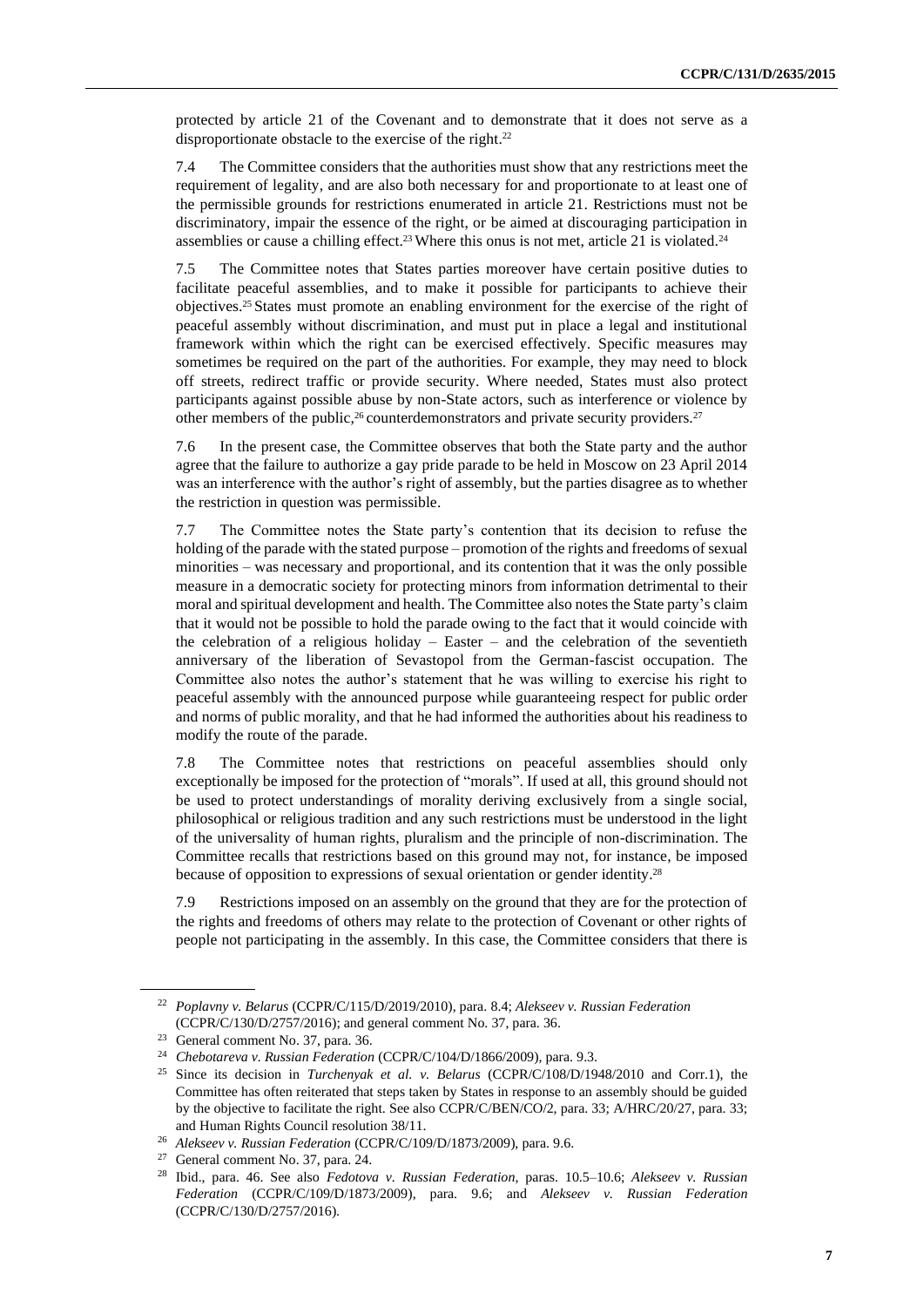no evidence suggesting that the "mere mention of homosexuality",<sup>29</sup> or public expression of homosexual status, or the call for the respect of the rights of homosexuals, could have a negative effect on minors.

7.10 The Committee also recalls that the participants can freely determine the purpose of a peaceful assembly to advance ideas and aspirational goals in the public domain, and to establish the extent of support for or opposition to those ideas and goals. Central to the realization of the right of peaceful assembly is the requirement that any restrictions must in principle be content neutral, <sup>30</sup> and thus not be related to the message conveyed by the assembly. A contrary approach defeats the very purpose of peaceful assemblies as a tool of political and social participation.<sup>31</sup> The Committee accordingly considers that in the present case, the State party's restrictions imposed on the author's right to assembly were directly related to the chosen purpose and content of assembly, namely, an affirmation of homosexuality and the rights of homosexuals. The Committee therefore concludes that the State party has not shown that the restriction imposed on the author's rights were necessary in a democratic society in the interests of the protection of public health or morals or the protection of the rights and freedoms of others. Accordingly, the Committee considers that the facts as submitted reveal a violation of the author's rights under article 21 of the Covenant.<sup>32</sup>

7.11 The Committee further notes the author's claim that by prohibiting the parade, the authorities subjected him to discrimination on the basis of his sexual orientation in violation of article 26. It also notes the State party's claim that the motive for prohibiting the parade did not include any manifestation of intolerance towards persons with non-traditional sexual orientation, but was strictly determined by the protection of the rights of minors.

7.12 The Committee recalls that article 26 entitles all persons to equality before the law and equal protection of the law, prohibits any discrimination under the law and guarantees to all persons equal and effective protection against discrimination on any ground, such as race, colour, sex, language, religion, political or other opinion, national or social origin, property, birth or other status.<sup>33</sup> With reference to its case law,<sup>34</sup> the Committee recalls that the prohibition against discrimination under article 26 also extends to discrimination based on sexual orientation and gender identity.<sup>35</sup>

7.13 The Committee considers that the authorities were opposed to the homosexual content of the parade and expressly drew a distinction based on sexual orientation and gender identity, which constituted a differentiation based on grounds prohibited under article 26.

7.14 The Committee further recalls its jurisprudence that not every differentiation based on the grounds listed in article 26 of the Covenant amounts to discrimination, as long as it is based on reasonable and objective criteria <sup>36</sup> and it pursues a legitimate aim under the Covenant.<sup>37</sup> In the circumstances of the present case, the State party was obliged to protect the author in the exercise of his rights under the Covenant and not to contribute to suppressing

<sup>29</sup> See *Alekseev v. Russian Federation* (CCPR/C/130/D/2757/2016). See also European Court of Human Rights, *Alekseyev v. Russia*, Applications No. 4916/07, No. 25924/08, and No. 14599/09, para. 86; *Zhdanov and others v. Russia*, Application No. 12200/08 and two others, Judgment, 16 July 2019; and *Alekseyev and others v. Russia*, Application No. 14988/09 and 50 others.

<sup>30</sup> General comment No. 37, para. 22; and *Alekseev v. Russian Federation* (CCPR/C/109/D/1873/2009), para. 9.6.

<sup>31</sup> General comment No. 37, para. 48.

<sup>32</sup> *Alekseev v. Russian Federation* (CCPR/C/109/D/1873/2009), para. 9.6.

<sup>&</sup>lt;sup>33</sup> Committee on Human Rights, general comment No. 18 (1989), para. 1.

<sup>34</sup> *Toonen v. Australia*, communication No. 488/1992, para. 8.7; *Young v. Australia* (CCPR/C/78/D/941/2000), para. 10.4; and *X v. Colombia* (CCPR/C/89/D/1361/2005), para. 7.2.

<sup>35</sup> *Nepomnyashchiy v. Russian Federation* (CCPR/C/123/D/2318/2013), para. 7.3; and *Alekseev v. Russian Federation* (CCPR/C/130/D/2757/2016).

<sup>36</sup> See, inter alia, *Broeks v. Netherlands*, communication No. 172/1984, para. 13; *Zwaan-de Vries v. Netherlands*, communication 182/1984, para. 13; *Müller and Engelhard v. Namibia* (CCPR/C/74/D/919/2000), para. 6.7; *Derksen and Bakker v. Netherlands* (CCPR/C/80/D/976/2001), para. 9.2; and *Fedotova v. Russian Federation*, para. 10.6.

<sup>37</sup> General comment No. 18, para. 13. See, inter alia, *O'Neill and Quinn v. Ireland* (CCPR/C/87/D/1314/2004), para. 8.3.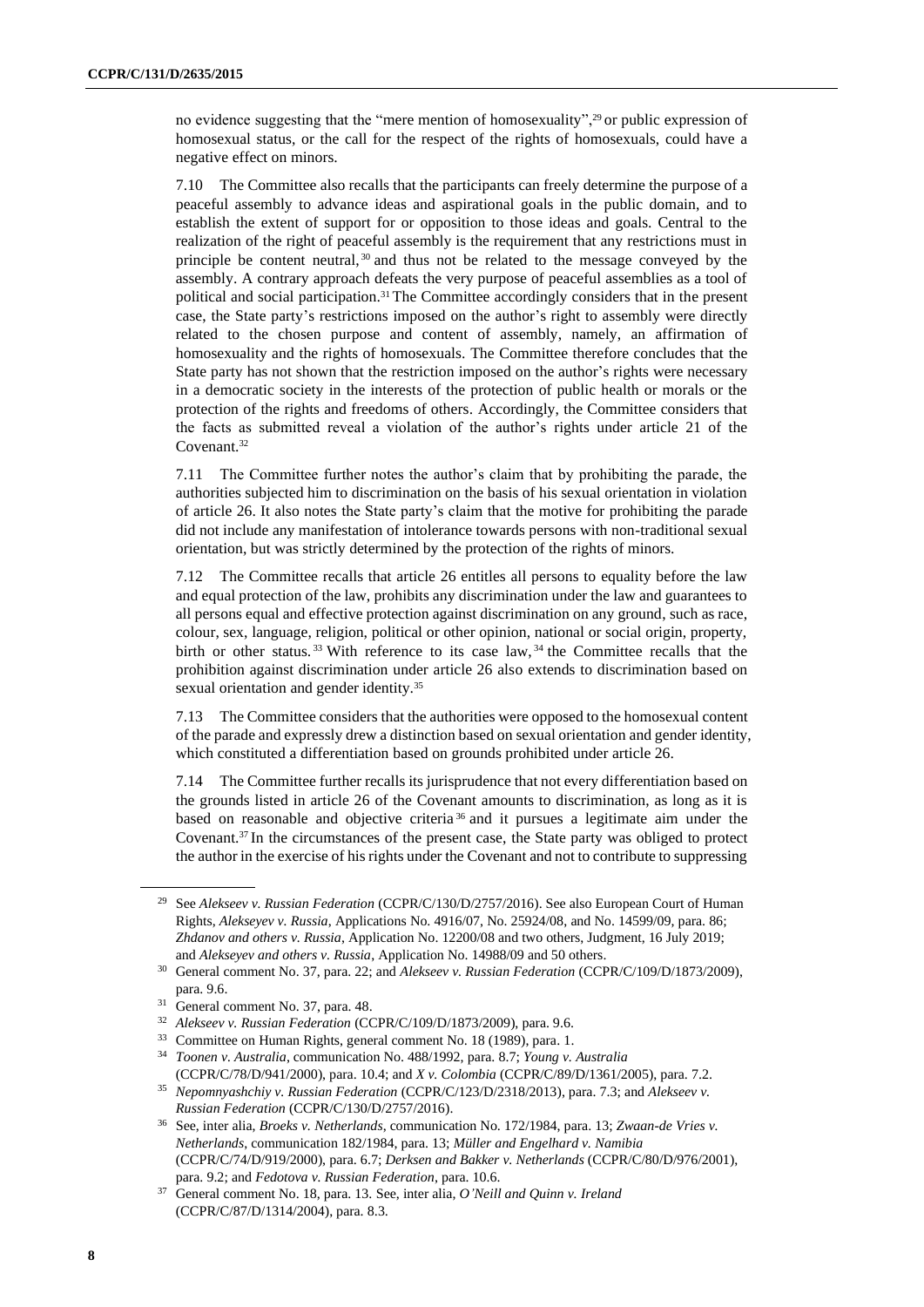those rights.<sup>38</sup> The Committee further notes that it previously concluded that the laws banning the promotion, among minors, of non-traditional sexual relations in the State party exacerbated negative stereotypes against lesbian, gay, bisexual and transgender individuals and represented a disproportionate restriction of their rights under the Covenant, and called for the repeal of such laws.<sup>39</sup> The Committee accordingly considers that the State party has failed to establish that the restriction imposed on the author's right to peaceful assembly was based on reasonable and objective criteria and in pursuit of a legitimate aim under the Covenant. The prohibition of the assembly planned by the author therefore amounted to a violation of his rights under article 26 of the Covenant.

8. The Committee, acting under article 5 (4) of the Optional Protocol, is of the view that the facts before it disclose a violation by the State party of the author's rights under articles 21 and 26 of the Covenant.

9. Pursuant to article 2 (3) (a) of the Covenant, the State party is under an obligation to provide the author with an effective remedy. This requires it to make full reparation to individuals whose Covenant rights have been violated, including adequate compensation. The State party is also under an obligation to take all steps necessary to prevent similar violations from occurring in the future. In this regard, the Committee reiterates that, pursuant to its obligations under article 2 (2) of the Covenant, the State party should review its legislation and practice with a view to ensuring that the rights under article 21 of the Covenant, including organizing and conducting peaceful assemblies, and article 26 may be fully enjoyed in the State party.

10. Bearing in mind that, by becoming a party to the Optional Protocol, the State party has recognized the competence of the Committee to determine whether there has been a violation of the Covenant and that, pursuant to article 2 of the Covenant, the State party has undertaken to ensure to all individuals within its territory and subject to its jurisdiction the rights recognized in the Covenant and to provide an effective remedy when it has been determined that a violation has occurred, the Committee wishes to receive from the State party, within 180 days, information about the measures taken to give effect to the Committee's Views. The State party is also requested to publish the present Views and to have them widely disseminated in the official language of the State party.

<sup>38</sup> *Alekseev v. Russian Federation* (CCPR/C/109/D/1873/2009), para. 9.6.

<sup>39</sup> CCPR/C/RUS/CO/7, para. 10. See also Committee on the Rights of the Child (CRC/C/RUS/CO/4-5), paras. 24–25, in which the Committee expressed concern that such laws encouraged the stigmatization of and discrimination against lesbian, gay, bisexual, transgender and intersex persons, including children, and children from lesbian, gay, bisexual, transgender and intersex families, and urged that such laws be repealed.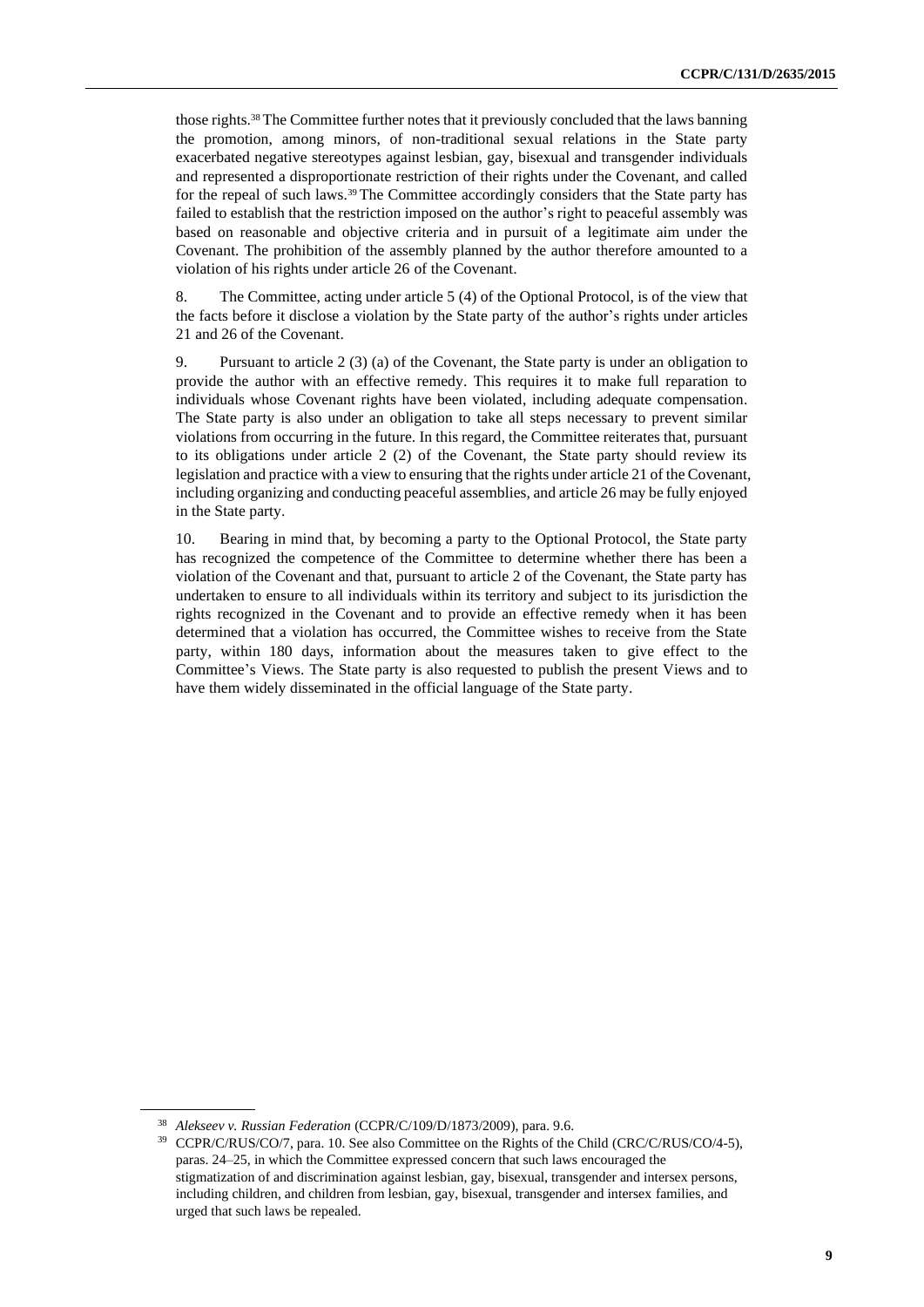## **Annex**

## **Individual opinion by Committee member Gentian Zyberi (concurring)**

1. I agree with the decision of the Committee on the merits, finding that the facts before it disclose a violation by the State party of articles 21 and 26 of the Covenant. Similar to my concurring opinion in *Alekseev v. Russian Federation* (CCPR/C/130/D/2727/2016, annex), the present concurring individual opinion highlights the general unlawful situation before us, since the violation happened in the city of Sevastopol, Ukraine, whose military annexation in early 2014 by the Russian Federation<sup>1</sup> remains a contentious matter of international concern. The complaint was brought against the Russian Federation on 17 January 2015, whereas the author was planning for the gay pride parade to be held on 23 April 2014. While the Committee is rightly driven by its primary concern to ensure that civil and political rights under the Covenant are protected at all times and in all places, including in occupied territory, this unlawful situation needs to be given some attention. This follows from several General Assembly resolutions on the situation of human rights in the Autonomous Republic of Crimea and the city of Sevastopol, Ukraine and general public international law considerations.

2. The General Assembly addressed the situation in the Autonomous Republic of Crimea and the city of Sevastopol, Ukraine, through several resolutions in the period between March 2014 and December 2020, affirming its commitment to the sovereignty, political independence, unity and territorial integrity of Ukraine within its internationally recognized borders.<sup>2</sup> In its resolution 68/262, the General Assembly underscored that the referendum held in the Autonomous Republic of Crimea and the city of Sevastopol on 16 March 2014, having no validity, could not form the basis for any alteration of the status of the Autonomous Republic of Crimea or of the city of Sevastopol. Moreover, it called on all States, international organizations and specialized agencies to refrain from any action or dealing that might be interpreted as recognizing any such altered status.

3. The difficulties concerning the protection of human rights in the Autonomous Republic of Crimea and the city of Sevastopol, Ukraine, have been repeated over the years by the General Assembly.<sup>3</sup> In its resolution 72/190, the General Assembly demanded that the Russian Federation respect obligations under international law with regard to respecting the laws in force in Crimea prior to occupation. Reiterating calls made in resolutions 73/263 and 74/168, the Assembly, in its resolution 75/192, called upon all international organizations and specialized agencies of the United Nations system, when referring to Crimea in their official documents, communications, publications, information and reports, including with regard to statistical data of the Russian Federation or provided by the Russian Federation, as well as those placed or used on official United Nations Internet resources and platforms, to refer to "the Autonomous Republic of Crimea and the city of Sevastopol, Ukraine, temporarily occupied by the Russian Federation", and encouraged all States and other international organizations to do the same.

4. Given that the Human Rights Committee is a part of the United Nations system, reporting annually to the General Assembly on its activities, it must consider relevant resolutions and recommendations of the General Assembly in the course of its work. Hence, in my view, whenever the Committee deals with individual complaints arising from Crimea, it should include in the section on "consideration of admissibility" a short explanation stating that the case arises in respect of "the Autonomous Republic of Crimea and the city of Sevastopol, Ukraine, temporarily occupied by the Russian Federation".

<sup>&</sup>lt;sup>1</sup> The Russian Federation militarily annexed Crimea between February and March 2014. Since then it has administered Crimea as two Russian federal subjects – the Republic of Crimea and the federal city of Sevastopol.

<sup>2</sup> General Assembly resolutions 68/262, 71/205, 72/190, 73/263, 74/168 and 75/192.

<sup>&</sup>lt;sup>3</sup> See footnote 2.